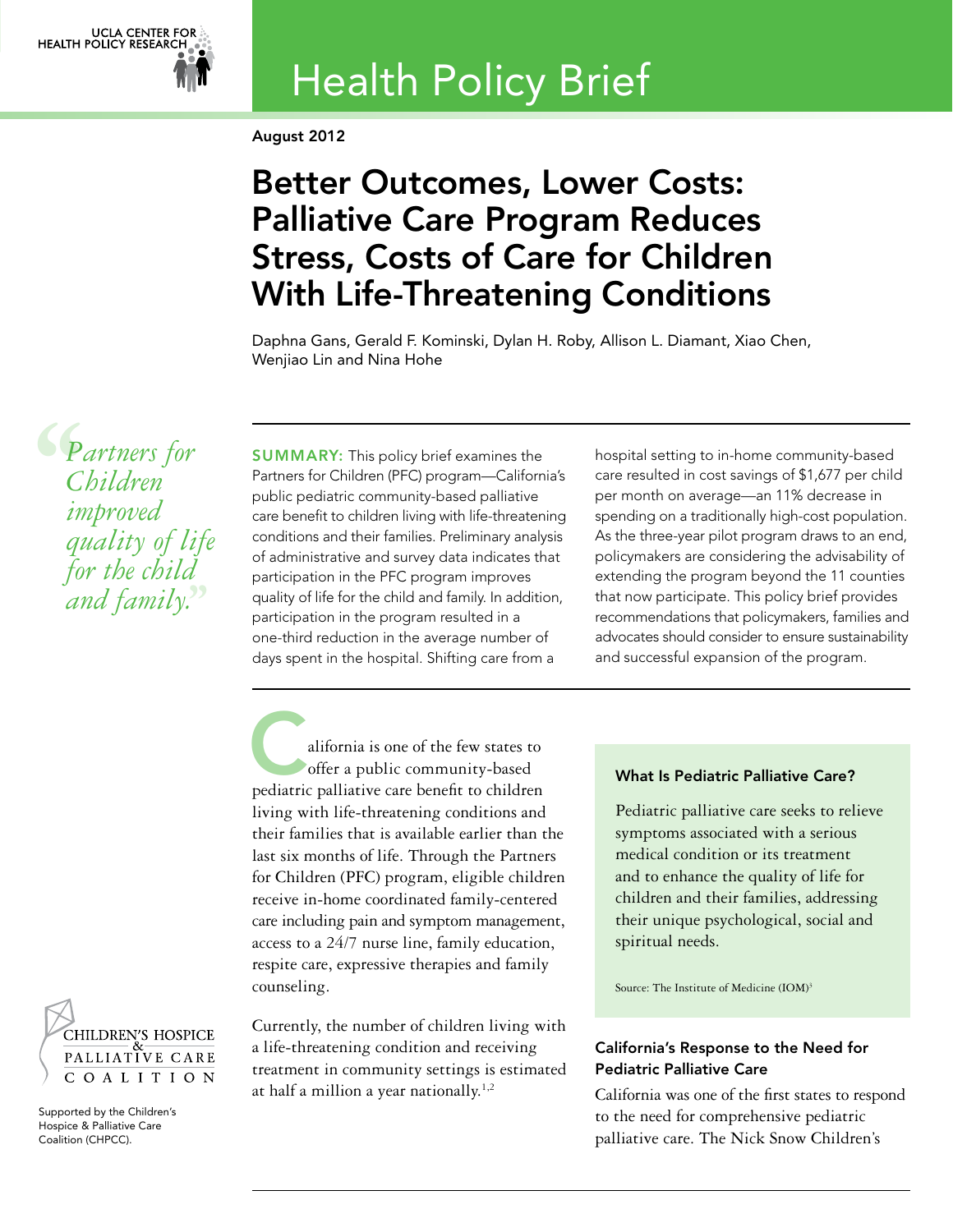## Counties Participating in the Partners for Children (PFC) Program\*

- Monterey Orange
	-
- San Diego San Francisco
	- Santa Clara Sonoma
	- Santa Cruz Los Angeles
	- Marin Fresno
- • Alameda
- 
- 
- \* Due to a lack of providers, Alameda and Fresno counties are currently not serving clients.

Exhibit 1







Source: UCLA Center for Health Policy Research preliminary analysis based on MIS/DSS claims, MEDS and CMS Net data from 2009 until September 2011.

Exhibit 2

Per Enrollee Per Month Medical Expenditures During Enrollment in the PFC Program by Type of Service



analysis based on MIS/DSS claims, MEDS and CMS Net data from 2009 until September 2011.

Hospice and Palliative Care Act of 2006 (bill number AB 1745) required the California State Department of Health Care Services (DHCS) to develop a pediatric palliative care benefit for children eligible for Medi-Cal alongside curative care and regardless of the child's life expectancy. Approved as a three-year pilot program in 2008, PFC was implemented in January 2010.<sup>4</sup>

The objective of the program is to improve the quality of life for the child or teen participant and his or her family through the provision of supportive home-based services and to minimize costly hospital stays.

As of March 2012, there are 123 participants in the program from seven counties, ranging in age from less than 1 to 20 years old. Sixtynine percent of the children are male, 71% are Hispanic/Latino, 12% are non-Latino Caucasian and the remaining 17% are from other ethnic or racial backgrounds. About half report speaking Spanish at home. The eligible life-threatening conditions of the participants include neurologic (29%), cancer (20%), pulmonary (16%), neuromuscular (10%), gastrointestinal (6%), cardiac (4%) and others that meet medical eligibility (15%). There are 45 children on wait lists in different counties, the majority of whom are unable to participate due to the lack of participating care agencies in the area or the lack of space at the currently participating care agencies.

The program was considered highly innovative given that before the enactment of the Patient Protection and Affordable Care Act (ACA) in 2010, children with life-limiting health conditions under Medicaid were eligible for a hospice benefit only in the last six months of their life. Additionally, to receive the benefit, families had to end all curative treatment for the child's life-limiting condition, a choice many found difficult to make.

The American Academy of Pediatrics recommends that pediatric palliative care, as defined by the Institute of Medicine (IOM), begin upon the diagnosis of a child's lifethreatening condition, and continue for the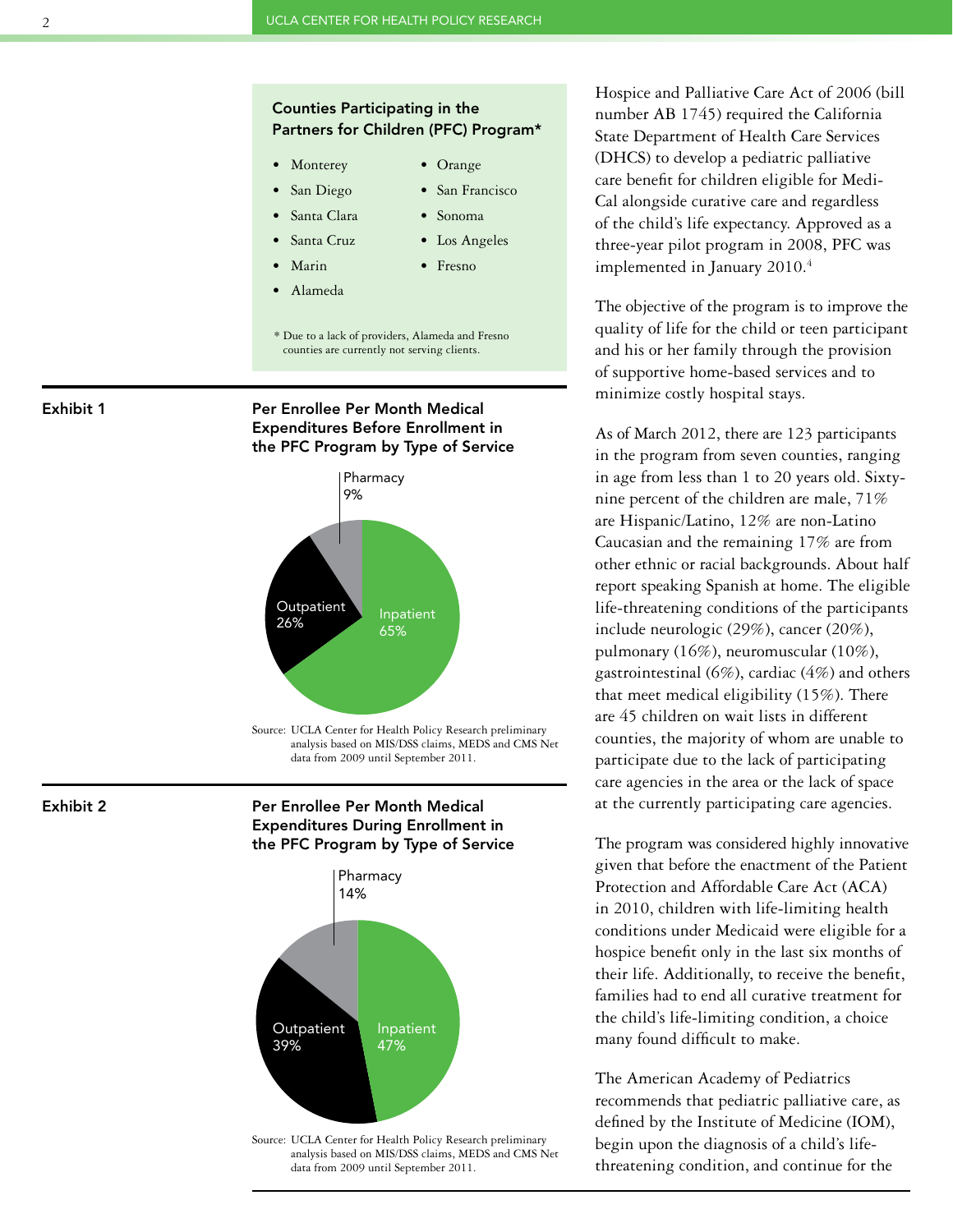## Change in Per Enrollee Per Month Cost in U.S. Dollars From Pre- to Post-Enrollment in the PFC Program by Type of Service



Source: UCLA Center for Health Policy Research preliminary analysis based on MIS/DSS claims, MEDS and CMS Net data from 2009 until September 2011.

duration of the disease and alongside curative care or life-saving treatment.<sup>5</sup> Additionally, the IOM recommends that such care be included in both public and private insurance plans.<sup>3</sup>

With the passage of the ACA, including the new Concurrent Care for Children Requirement (CCCR Section 2302), state Medicaid programs were required to provide hospice care alongside curative treatment for qualifying children. However, the eligibility requirement that a child has at most six months to live was not changed. In contrast, the PFC program provides access to comprehensive in-home palliative care services as early as at the time of diagnosis and throughout the course of the disease.

## Assessing the PFC Program: Preliminary Findings

### *• One-Third Reduction in Hospital Days*

One of the PFC program's goals is to minimize hospitalization through the use of community-based care. Based on preliminary data, there was a 32% reduction in the average number of days spent in the hospital per member per month from  $4.0$  to  $2.8<sup>6</sup>$ 

Before participation in the program, the majority of the medical expenditures (65%) occurred in the inpatient hospital setting, with a smaller proportion in the community: 26% in outpatient settings (e.g., doctors' offices, clinics) accompanied by 9% in pharmaceutical costs (Exhibit 1). After enrollment, only about half of

the expenditures (47%) occurred in the inpatient setting with a larger share in community settings: 39% in outpatient settings (including added PFC services such as expressive therapy sessions and care coordination) and 14% in pharmaceutical costs (Exhibit 2).7

## *• 11% Reduction in Spending*

The average total medical expenditures per enrollee per month after enrollment (\$13,976) were \$1,677 lower than expenditures before program participation  $($15,653)$ —an 11% reduction in average costs. For the first 18 months of the program operation from January 2010 to September 2011, these cost savings amounted to nearly \$1 million.

Cost savings were driven by reductions in the volume of inpatient care, in which postenrollment expenditures were \$3,571 lower than before enrollment—a 35% reduction in hospital stay costs. However, these cost savings were partially offset by increases in expenditures on services outside the hospital, most notably a 34% increase (\$1,398) in outpatient costs and a 35% increase (\$495) in outpatient pharmaceutical costs (Exhibit 3).8

Despite the offset, the overall cost savings suggest that the PFC program appears to be reducing expensive inpatient care and replacing it with less expensive communitybased and outpatient care.

 $\begin{array}{c} \mathbf{C_T} \\ \mathbf{F} \\ \mathbf{F} \\ \mathbf{F} \\ \mathbf{F} \\ \mathbf{F} \end{array}$ **''** *per child.There was a one-third reduction in hospital days*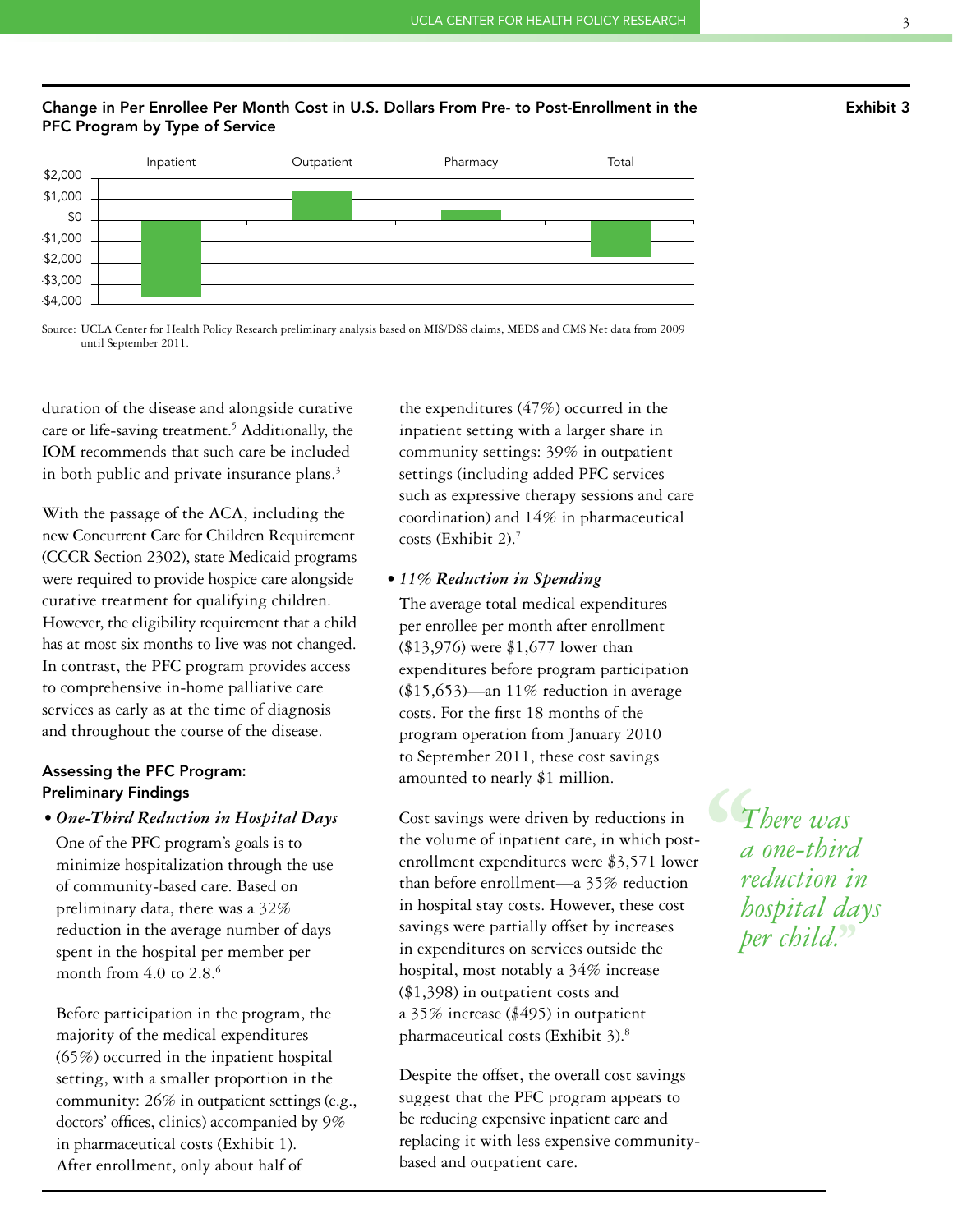## How the Partners for Children Program Works

The PFC program provides the following services: (1) care coordination of services across settings bringing together PFC, Medi-Cal, and other medical and community services to ensure that all of the child's and family's needs are addressed; (2) expressive therapies including art, music, play and massage for the child; (3) family education, providing instruction to families regarding the care of the child and operation of medical equipment; (4) respite care both in and out of the home to provide needed rest for the primary caregivers; (5) family counseling and bereavement counseling after the death of a child, if needed; and (6) pain and symptom management. In addition, the hospice and home health agencies offer 24/7 on-call nursing support providing advice on urgent care questions.

In order to be enrolled in the PFC program, children and young adults up to 20 years old must meet certain financial and medical criteria, and must reside in one of the 11 counties participating in the program.9

The program is built on collaboration among DHCS' Children's Medical Services, California Children's Services (CCS) program at the state and county levels, special care centers where children receive curative treatment, and local licensed private home health agencies, hospices or contracted agencies that have voluntarily decided to participate in the program. To start the process, children can be referred by a physician or another health care provider, self refer or be identified by a California Children's Services Nurse Liaison (CCSNL). The county CCSNL serves as the liaison among all state, local and private agencies involved in the child's care. Each child and his or her family are assigned a care coordinator and a multidisciplinary team of providers at the contracted care agency. The care coordinator, in collaboration with the child and family, completes a comprehensive Family-Centered Action Plan (F-CAP) highlighting their needs and desires and updates this plan bimonthly.

**S**<br> *s*<br> *te*<br> *co*<br> *tk* **''** *their child.PFC families felt more confident in their ability to care for* 

## *• Families' Quality of Life*

Caregiving for a child with a life-threatening illness can have a devastating effect on the well-being and confidence of parents and other primary caregivers. A survey of 33 families enrolled in the PFC program was conducted at the time of enrollment (baseline)—before receipt of services—and after about six months of enrollment (follow up).

The survey indicated a decrease in reported frequency of having difficulty sleeping; feeling nervous or tense; and feeling worried. Families also reported an increase in the frequency of feeling confident in their ability to care for their child (Exhibit 4).

Notably, all surveyed families reported that care coordination, family education and the 24/7 nurse line were helpful in reducing stress and worry and in increasing confidence in managing their child's condition. Massage therapy for the affected children was noted by all families as helpful in reducing stress, and child life therapy was reported by all families as helpful in reducing worry.

## *• Family and Staff Satisfaction With the PFC Program*

Survey data showed high satisfaction with the program overall and with each of the individual services among both families and providers. When asked to rate the PFC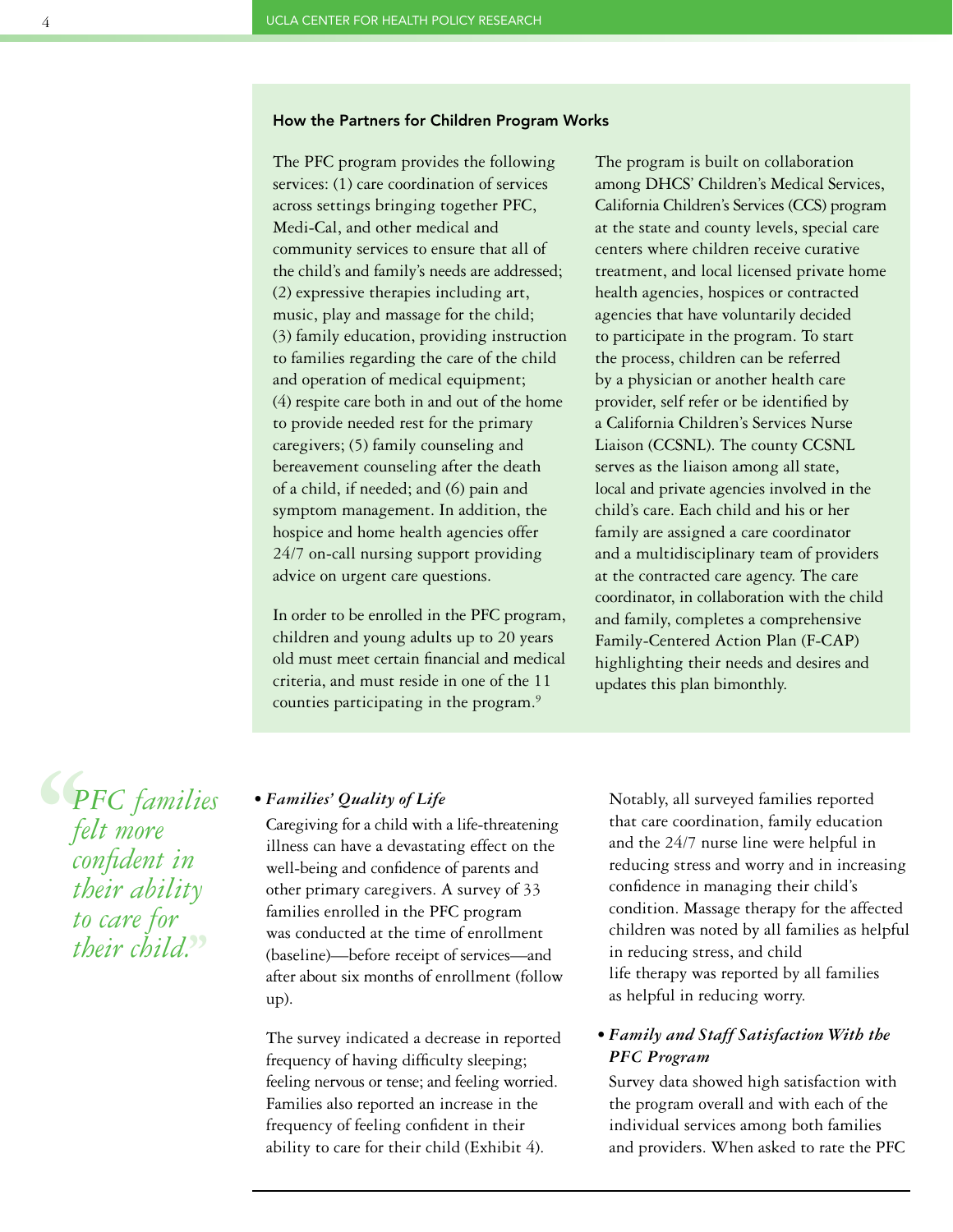



Source: A survey developed by the UCLA Center for Health Policy Research and administered to families by California Children's Services Nurse Liaisons at baseline (enrollment) and follow up (six months after enrollment). Based on 33 surveyed families.

program overall on a scale from zero to 10, where 10 indicates excellent care, families and the California Children's Services Nurse Liaisons (CCSNLs) (the liaisons among all agencies involved in the program) rated the PFC services at close to 10 (average 9.6 and 9.8, respectively).

Home health agency and hospice representatives rated the PFC program lower—at 7.8 on the 10-point scale. However, it should be noted that during the analysis period, only five providers were actively participating in the program and only four of those participated in the survey. It is possible that this rating is affected by what these providers perceive as lower than adequate reimbursement rates for services, an issue that came up in their survey responses as a barrier to provider participation in the PFC program.

Nonetheless, ratings of all individual services were high and 97% of the families reported that they would recommend the

program to a friend or family member in need.

## Conclusion and Recommendations

Based on preliminary results, there is evidence that the PFC program has reduced costs and improved quality of life. In particular, PFC has had success replacing costly hospital care with less expensive community-based services, a notable accomplishment in this high-needs population.

However, these preliminary results must be interpreted with caution until a full analysis at the end of the three-year program is conducted because of the small number of participants and the wide variability of cost among children. Nonetheless, these promising results indicate that the PFC program is providing cost-effective, beneficial services to a vulnerable group of children and their families. Given existing demand, and demand generated should the program expand beyond the current 11 counties,

 $\begin{matrix} \mathcal{L} \\ \mathcal{L} \\ \mathcal{L} \\ \mathcal{L} \\ \mathcal{L} \\ \mathcal{L} \\ \mathcal{L} \end{matrix}$ **''** *family member. Nearly all PFC families would recommend the program to a friend or*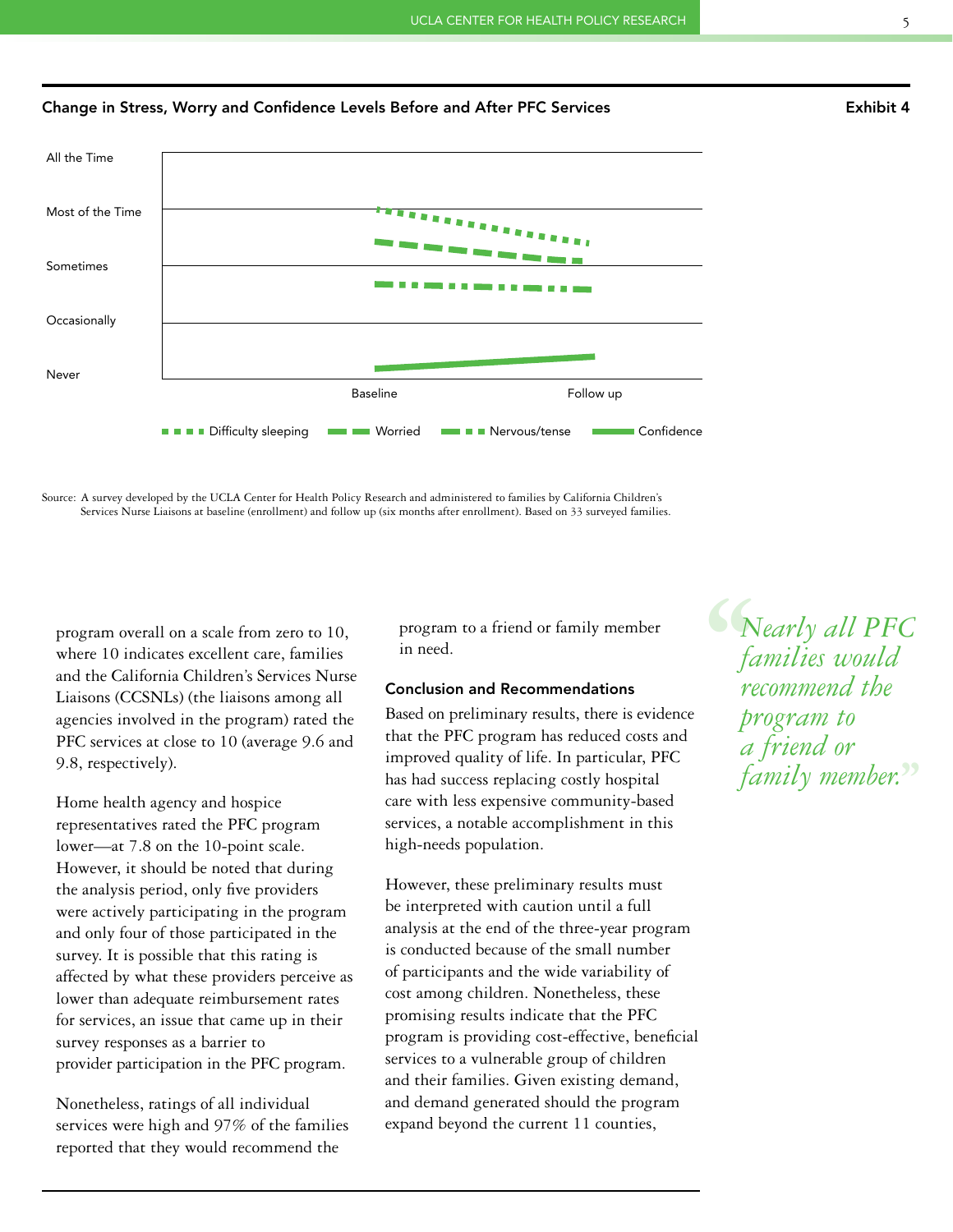planning to accommodate a larger volume of children and families is needed. In order to ensure the sustainability of the PFC program, policymakers, families and advocates should consider the following recommendations:

*Encourage the participation of hospice and home health agencies.* Availability of providers is key to the PFC program's success. Efforts to retain current providers and recruit new ones should be prioritized. Reimbursement structures, timely reimbursement for services and other potential factors associated with agencies' decisions to participate should be examined. For example, currently Medi-Cal reimburses only for the cost of actual service provision. However, service providers incur additional costs in the form of provider training, billing and other administrative expenses. An additional reimbursement to support the agencies' administrative costs may provide some incentive to participate. Given the potentially significant cost savings of this program, enhancing reimbursement would still be cost effective.

*Continue education efforts across settings regarding pediatric palliative care.* To ensure referral of children living with a lifethreatening condition, who will be expected to require significant utilization of health services, concentrated efforts should be made to educate the medical community regarding the fairly new practice of community-based pediatric palliative care and the availability of PFC services in participating counties. Starting care earlier on in the continuum of care will improve quality of life and will likely contribute to lowering the cost of care for the child.

## *Develop collaborations and share best practices to simplify referral and*

*enrollment processes.* As the program expands, it is important to build on existing partnerships and develop new ones among the state and county California Children's Services (CCS) programs, specialty care centers, other medical and community

services, and hospice and home health agencies. Along with planning for CCS staffing needs, sharing best practices among the partners will lead to simplified referral protocols across medical settings and enrollment procedures at the county level, and will develop infrastructure for successful expansion.

#### **Methods**

The cost analyses reported in this policy brief are based on medical costs as measured by standard cost accounting systems using MIS/DSS claims, MEDS and CMS Net data from 2009 until September 2011. In order to promote complete claims information, a six-month claims run-out was used. However, unbilled or unpaid claims may be excluded from this analysis, potentially leading to a bias overestimating savings in the program. Analyses are based on 74 children. Due to the preliminary nature of these analyses, the results should be interpreted with caution. To validate these preliminary results, an analysis at the end of the three years' operation of the program should be conducted with a difference-in-differences design using full administrative data. The quality of life and family satisfaction analyses reported in this brief are based on surveys developed by the UCLA Center for Health Policy Research and administered by CCSNLs upon enrollment (baseline) and six months after enrollment (follow up). There were 33 families participating in the follow-up survey. The satisfaction of providers' analyses reported in this brief are based on a provider survey developed by the UCLA Center for Health Policy Research and administered online. There were nine CCSNL respondents and four home health/hospice agency respondents. Responses may be biased due to the nature of voluntary self-reported data.

#### Author Information

Daphna Gans is a research scientist at the UCLA Center for Health Policy Research. Gerald F. Kominski is the director of the UCLA Center for Health Policy Research and a professor in the UCLA Fielding School of Public Health. Dylan H. Roby is the director of the Health Economics and Evaluation Research Program at the UCLA Center for Health Policy Research and an assistant professor in the UCLA Fielding School of Public Health. Allison L. Diamant, MD, MSHS, is a professor in the Division of General Internal Medicine and Health Services Research at the David Geffen School of Medicine at UCLA and a faculty associate at the UCLA Center for Health Policy Research. Xiao Chen is a senior statistician at the UCLA Center for Health Policy Research. Wenjiao Lin is a statistician at the UCLA

**S**<br> *C*<br> *CO*<br> *CO*<br> *Se* **''** *PFC provides cost-effective, beneficial services to a vulnerable group of children.*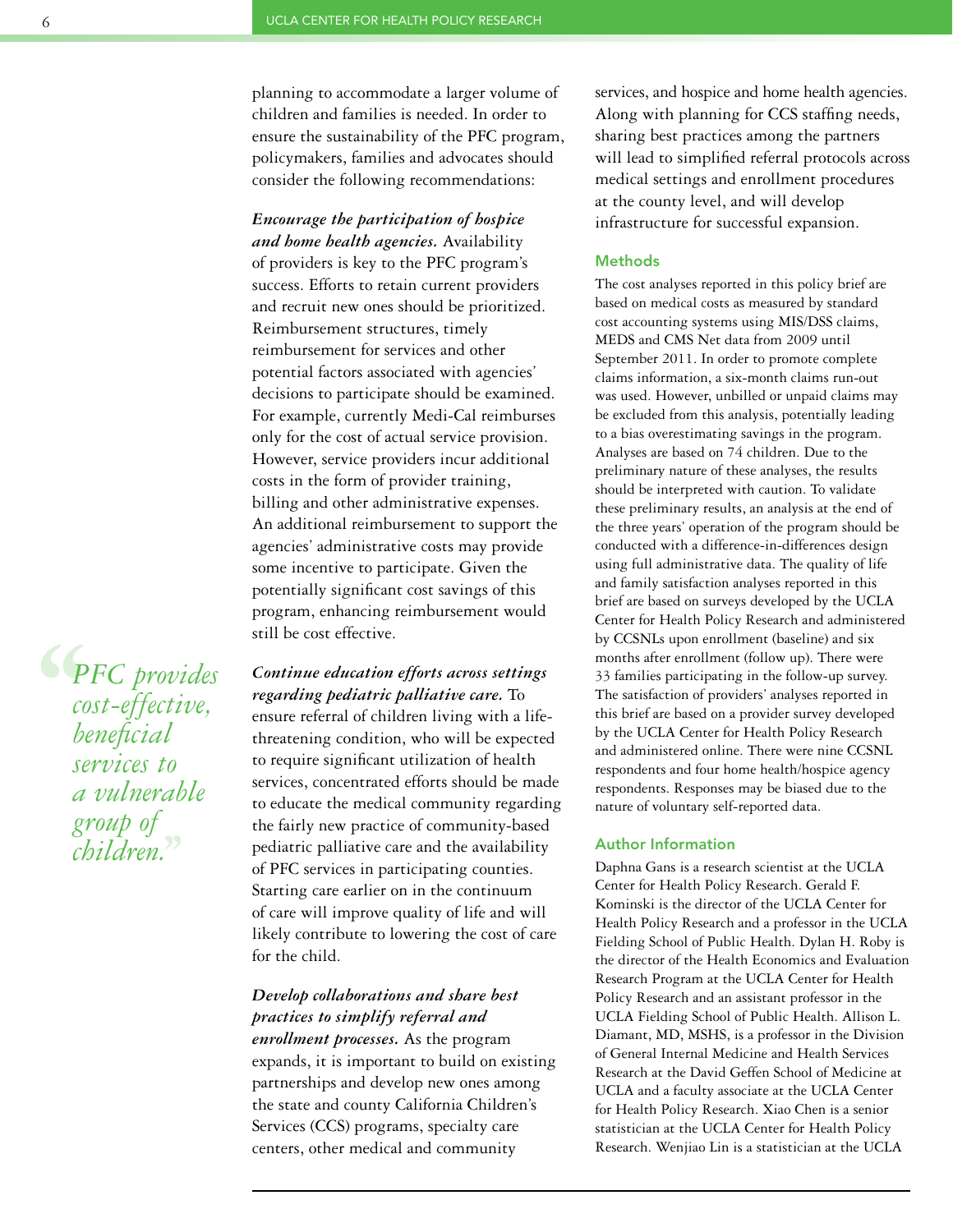Center for Health Policy Research. Nina Hohe is a public administration analyst at the UCLA Center for Health Policy Research.

The UCLA Center for Health Policy Research is one of the nation's leading health policy research centers and the premier source of health policy information for California. Established in 1994, the UCLA Center for Health Policy Research is based in the UCLA Fielding School of Public Health and affiliated with the UCLA Luskin School of Public Affairs. The UCLA Center for Health Policy Research improves the public's health by advancing health policy through research, public service, community partnership and education.

### Acknowledgments

The authors wish to acknowledge Dr. Jill Abramson, Devon Dabbs, Gwendolyn Driscoll, Livier Cabezas and Greg Watson for their helpful reviews. We wish to acknowledge Mark Ramirez of the UCLA Fielding School of Public Health for his work on the PFC Evaluation, Denis Hulett of the California Medicaid Research Institute for his assistance in administrative Medi-Cal data collection, and Brenda Washington and Scott Schmolke of the DHCS Children's Medical Services for their assistance in compiling CCS administrative data and survey data delivery.

#### Funding Information

Development of this policy brief was supported by the Children's Hospice & Palliative Care Coalition (CHPCC), which is supported by the California HealthCare Foundation (CHCF).

Children's Hospice & Palliative Care Coalition is a nonprofit organization committed to pursuing and implementing cost-effective strategies that ensure a high quality of care for children living with lifethreatening conditions. CHPCC represents children, parents, families and health care providers in its collaboration with community leaders, government officials, legislators and social advocates to improve health care systems. Founded in 2001, CHPCC has successfully initiated programs and policies at the state and local levels that address critical gaps in community-based services for children and their families, including California's new Pediatric Palliative Care Benefit.

#### Suggested Citation

Gans D, Kominski GF, Roby DH, Diamant AL, Chen X, Lin W and Hohe N. *Better Outcomes, Lower Costs: Palliative Care Program Reduces Stress, Costs of Care for Children With Life-Threatening Conditions.* Los Angeles, CA: UCLA Center for Health Policy Research, 2012.

#### Endnotes

- Elias, ER, Murphy, NA, The Council on Children With Disabilities. Home care of children and youth with complex health care needs and technology dependencies. *Pediatrics* 2012;129(5):996-1005.
- 2 Himelstein, BP, et al. Pediatric palliative care. *New England Journal of Medicine* 2004;350(17):1752-1762.
- 3 Committee on Palliative and End-of-Life Care for Children and Their Families, Board on Health Sciences Policy, Institute of Medicine. *When Children Die: Improving Palliative and End-of-Life Care for Children and their Families*. Washington, D.C.: National Academic Press, 2003.
- 4 1915(c) Home & Community-Based Waivers. 2008; *[https://www.cms.gov/medicaidstwaivprogdemopgi/05\\_](https://www.cms.gov/medicaidstwaivprogdemopgi/05_hcbswaivers-section1915(c).asp) hcbswaivers-section1915(c).asp*
- 5 American Academy of Pediatrics, Committee on Bioethics, Committee on Hospital Care. Palliative care for children. *Pediatrics* 2000;106(2):351-357.
- 6 Preliminary analysis is based on administrative data for 74 children participating in the program by September 2011. The post-enrollment period for each child is composed of the time he or she spent enrolled in the program between January 2010 and September 2011. The pre-enrollment period is the 12 months before the child's enrollment.
- 7 For this population, visits to the emergency room represent a very small expenditure: \$4 per member per month (PMPM) before the program, versus \$6 PMPM during PFC. Considering this small number and the very minor change between pre- to post-enrollment, the numbers are not included in the exhibits in the brief.
- 8 In addition, there was a minor (\$2) increase in emergency room costs (not shown).
- 9 Counties were enrolled yearly on a rolling basis from year one to year three (see sidebar for participating counties). Financial eligibility is granted for children with fullscope Medi-Cal coverage. Medical eligibility is decided based on the existence of qualifying California Children's Services (CCS) health condition as well as a set of other more specific medical criteria. The medical eligibility was expanded in 2010 to include children with all CCS eligible life-threatening conditions who are expected to have at least 30 days total per year of hospital service use. Conditions that may qualify a child to receive services include, for example, neoplasm, cardiac, gastrointestinal, neuromuscular, neurological, or pulmonary and other conditions that meet level of care. For more details, please visit the DHCS website at *[http://www.dhcs.ca.gov/services/](http://www.dhcs.ca.gov/services/ppc/Pages/default.aspx) ppc/Pages/default.aspx*